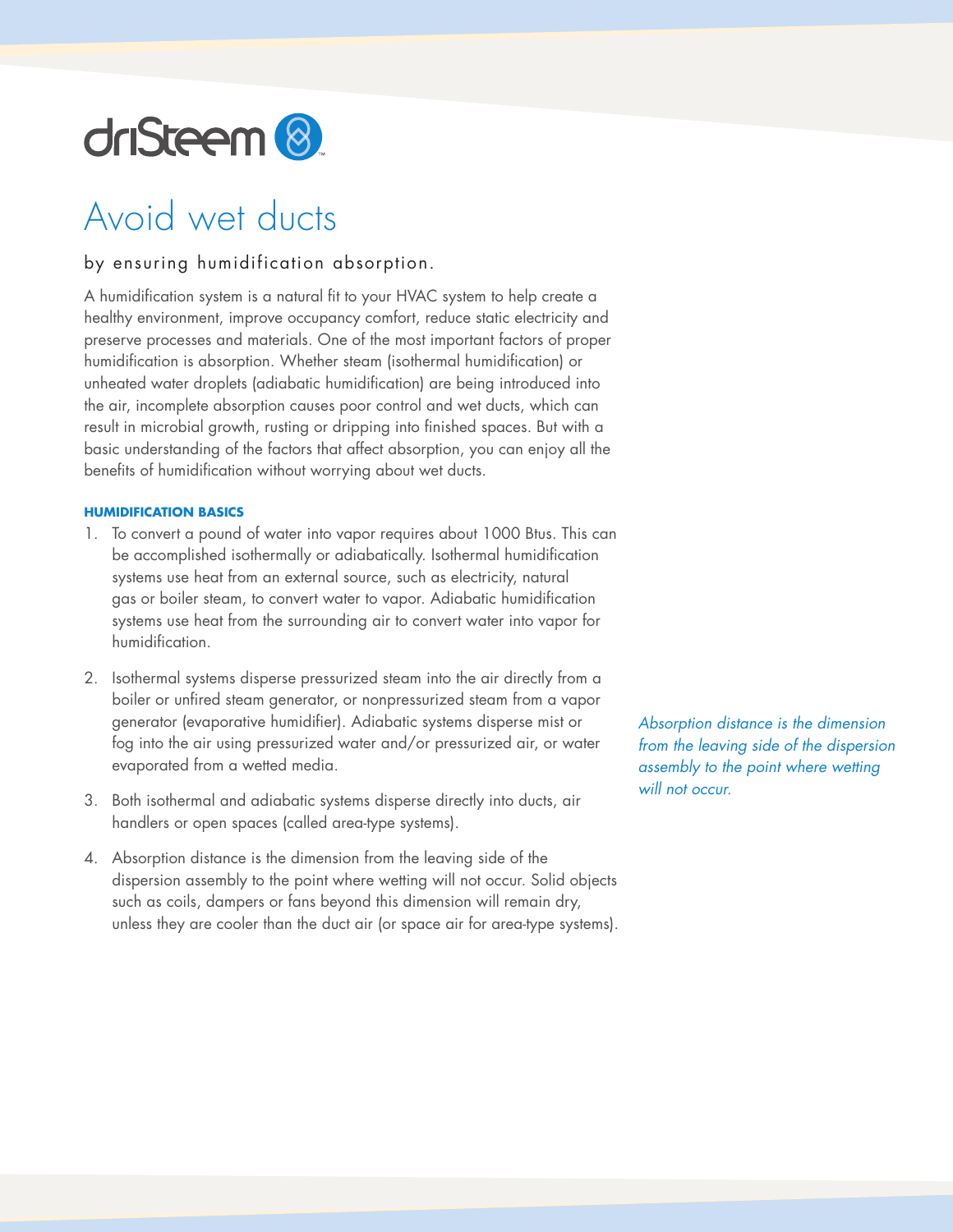#### **IT'S ALL RELATIVE**

The amount of moisture air can hold correlates directly to air temperature. For example, a pound of air (at sea level) at 55°F containing 20 grains of moisture per pound of dry air has a relative humidity (RH) of 31%. That same pound of air at 75°F also containing 20 grains of moisture has a relative humidity of 15%, meaning that the air is at 15% of its theoretical capacity to hold moisture. In practice, once air reaches 90% relative humidity, absorption in a typical application becomes unpredictable.

When RH reaches 100%, the air is saturated, it has reached its dew point and condensation occurs. Condensation can also occur when moist air comes in contact with objects cooler than the airstream such as cooling coils, turning vanes, elbows or filters, or even the dispersion assembly. Direct steam injection assemblies typically run steam through jackets surrounding the dispersion tubes to preheat the tube and eliminate condensation. Dispersion tube orifice material is often made from a temperature-neutral material such as resin to allow steam to pass through to the air without touching metal. Much effort in humidification system design is focused on condensation, because it causes dripping and wet ducts.

Just as important as temperature is the amount of moisture to disperse (ΔRH or the difference between entering and leaving RH). The more vapor you need to add, the more volume of air you'll need for absorption to occur. In a duct or air handler, this means a longer required absorption distance or warmer air.

## **FACTORS THAT AFFECT ABSORPTION**

The smaller the water droplet size the more quickly it will be absorbed. Steam droplets are the smallest, followed by foggers and atomizers. Droplet size is especially relevant to adiabatic humidification, for you may only have the time it takes for a drop of water to fall to the floor for absorption to occur. And if there is no airflow, such as in an area-type application, you have even less time for absorption to occur.

To ensure absorption in a duct or air handler, take advantage of the full airflow by spreading the humidification load among numerous discharge points rather than just a few. For example, Figure 1 shows two different ways to disperse steam into an airstream. Of the examples shown, the single tube dispersion device covers the smallest percentage of the airstream and has the longest absorption distance. Under the same conditions, the multiple tube dispersion assembly achieves absorption distance because it has more tubes dispersing the same amount of moisture into the airstream, and steam is therefore more evenly distributed. This causes a rapid homogenization of the steam/air mixture, which results in faster re-evaporation or second change of state.

Direct steam injection assemblies typically run steam through jackets surrounding the dispersion tubes to preheat the tube and eliminate condensation.

#### **FIGURE 1**



The fog shows the distance required for absorption to occur. More tubes and discharge points decrease absorption distance.